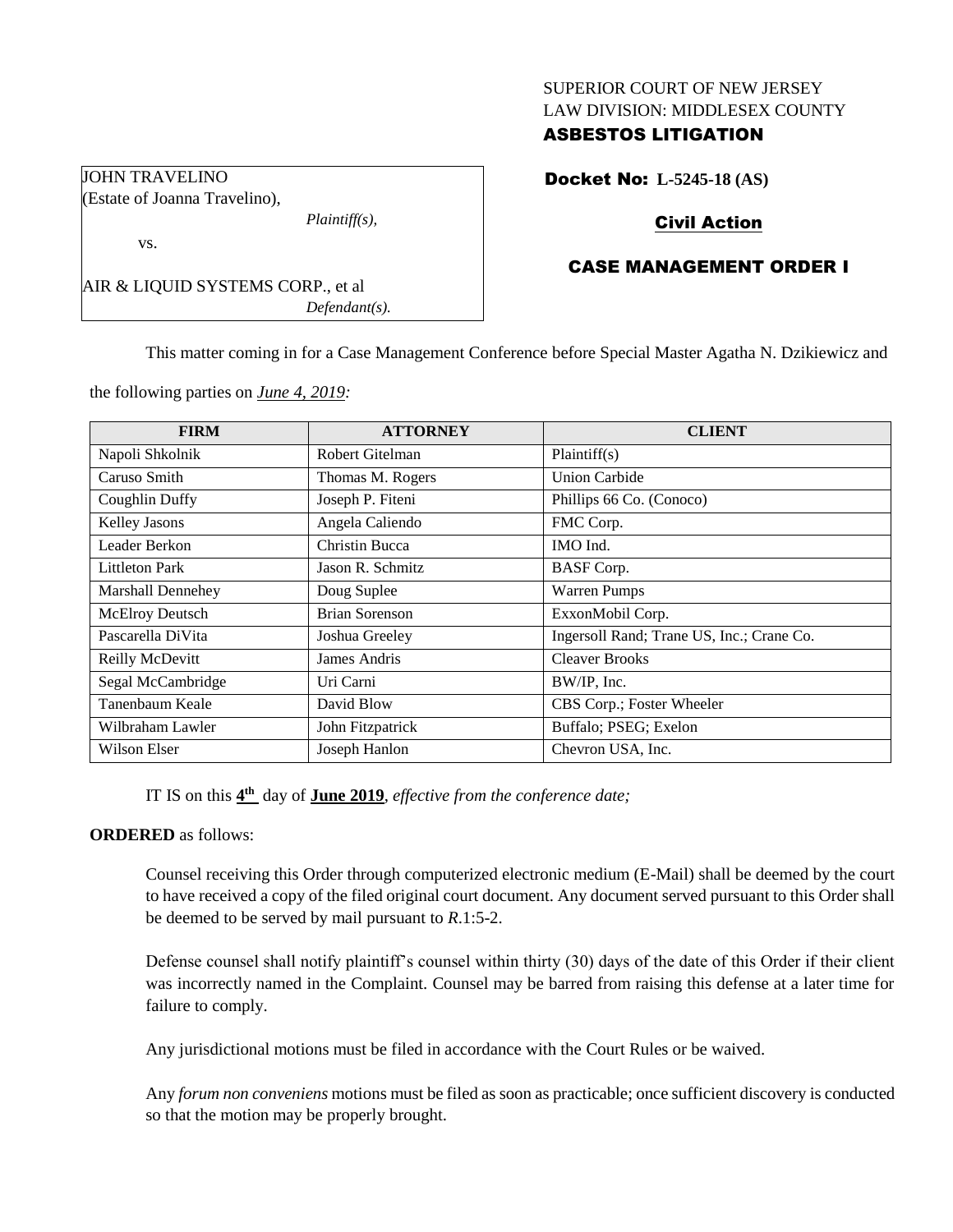## **DISCOVERY**

| June 18, 2019    | Plaintiff shall serve answers to standard interrogatories by this date.                                                                                                                                     |
|------------------|-------------------------------------------------------------------------------------------------------------------------------------------------------------------------------------------------------------|
| July 19, 2019    | Plaintiff shall serve answers to wrongful death interrogatories by this date.                                                                                                                               |
| July 5, 2019     | Defendants shall serve answers to standard interrogatories by this date.                                                                                                                                    |
| July 19, 2019    | Plaintiff shall propound supplemental interrogatories and document requests by this date.                                                                                                                   |
| August 23, 2019  | Defendants shall serve answers to supplemental interrogatories and document requests by this<br>date.                                                                                                       |
| July 19, 2019    | Defendants shall propound supplemental interrogatories and document requests by this date.                                                                                                                  |
|                  |                                                                                                                                                                                                             |
| August 23, 2019  | Plaintiff shall serve answers to supplemental interrogatories and document requests by this<br>date.                                                                                                        |
| October 18, 2019 | Fact discovery, including depositions, shall be completed by this date. Plaintiff's counsel shall<br>contact the Special Master within one week of this deadline if all fact discovery is not<br>completed. |

#### **EARLY SETTLEMENT**

| October 31, 2019 | Settlement demands shall be served on all counsel and the Special Master by this date. |  |
|------------------|----------------------------------------------------------------------------------------|--|
|------------------|----------------------------------------------------------------------------------------|--|

## **MEDICAL EXPERT REPORT**

| July 19, 2019     | Plaintiff shall serve executed medical authorizations by this date.                                                                                                                                                                                      |
|-------------------|----------------------------------------------------------------------------------------------------------------------------------------------------------------------------------------------------------------------------------------------------------|
| December 23, 2019 | Plaintiff shall serve medical expert reports by this date.                                                                                                                                                                                               |
| December 23, 2019 | Upon request by defense counsel, plaintiff is to arrange for the transfer of pathology specimens<br>and x-rays, if any, by this date.                                                                                                                    |
| April 30, 2020    | Defendants shall identify its medical experts and serve medical reports, if any, by this date. In<br>addition, defendants shall notify plaintiff's counsel (as well as all counsel of record) of a<br>joinder in an expert medical defense by this date. |

## **LIABILITY EXPERT REPORTS**

- December 23, 2019 Plaintiff shall identify its liability experts and serve liability expert reports by this date or waive any opportunity to rely on liability expert testimony.
- April 30, 2020 Defendants shall identify its liability experts and serve liability expert reports, if any, by this date or waive any opportunity to rely on liability expert testimony.

 $\_$  , and the set of the set of the set of the set of the set of the set of the set of the set of the set of the set of the set of the set of the set of the set of the set of the set of the set of the set of the set of th